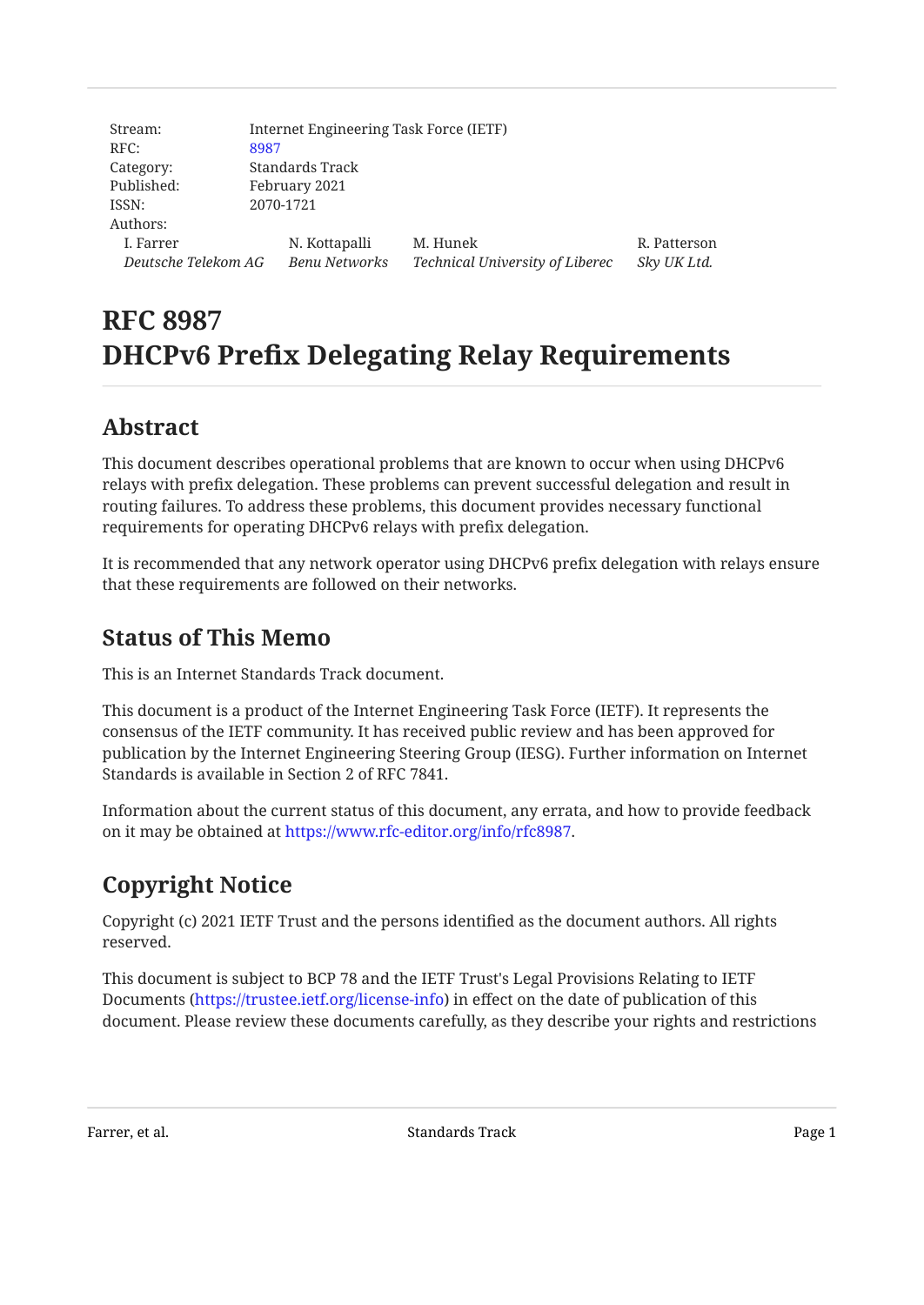with respect to this document. Code Components extracted from this document must include Simplified BSD License text as described in Section 4.e of the Trust Legal Provisions and are provided without warranty as described in the Simplified BSD License.

## <span id="page-1-0"></span>**[Table of Contents](#page-1-0)**

- [1.](#page-2-0) [Introduction](#page-2-0)
- [2.](#page-2-1) [Terminology](#page-2-1)
	- [2.1.](#page-2-2) [General](#page-2-2)
	- [2.2.](#page-3-0) [Topology](#page-3-0)
	- [2.3.](#page-4-0) [Requirements Language](#page-4-0)
- [3.](#page-4-1) [Problems Observed with Existing Delegating Relay Implementations](#page-4-1)
	- [3.1.](#page-4-2) [DHCP Messages Not Being Forwarded by the Delegating Relay](#page-4-2)
	- [3.2.](#page-4-3) [Delegating Relay Loss of State on Reboot](#page-4-3)
	- [3.3.](#page-5-0) [Multiple Delegated Pre](#page-5-0)fixes for a Single Client
	- [3.4.](#page-5-1) [Dropping Messages from Devices with Duplicate MAC Addresses and DUIDs](#page-5-1)
	- [3.5.](#page-5-2) [Forwarding Loops between Client and Relay](#page-5-2)
- [4.](#page-5-3) [Requirements for Delegating Relays](#page-5-3)
	- [4.1.](#page-6-0) [General Requirements](#page-6-0)
	- [4.2.](#page-6-1) [Routing Requirements](#page-6-1)
	- [4.3.](#page-7-0) [Service Continuity Requirements](#page-7-0)
	- [4.4.](#page-7-1) [Operational Requirements](#page-7-1)
- [5.](#page-8-0) [IANA Considerations](#page-8-0)
- [6.](#page-8-1) [Security Considerations](#page-8-1)
- [7.](#page-8-2) [References](#page-8-2)
	- [7.1.](#page-8-3) [Normative References](#page-8-3)
	- [7.2.](#page-9-0) [Informative References](#page-9-0)

[Acknowledgements](#page-9-1)

[Authors' Addresses](#page-10-0)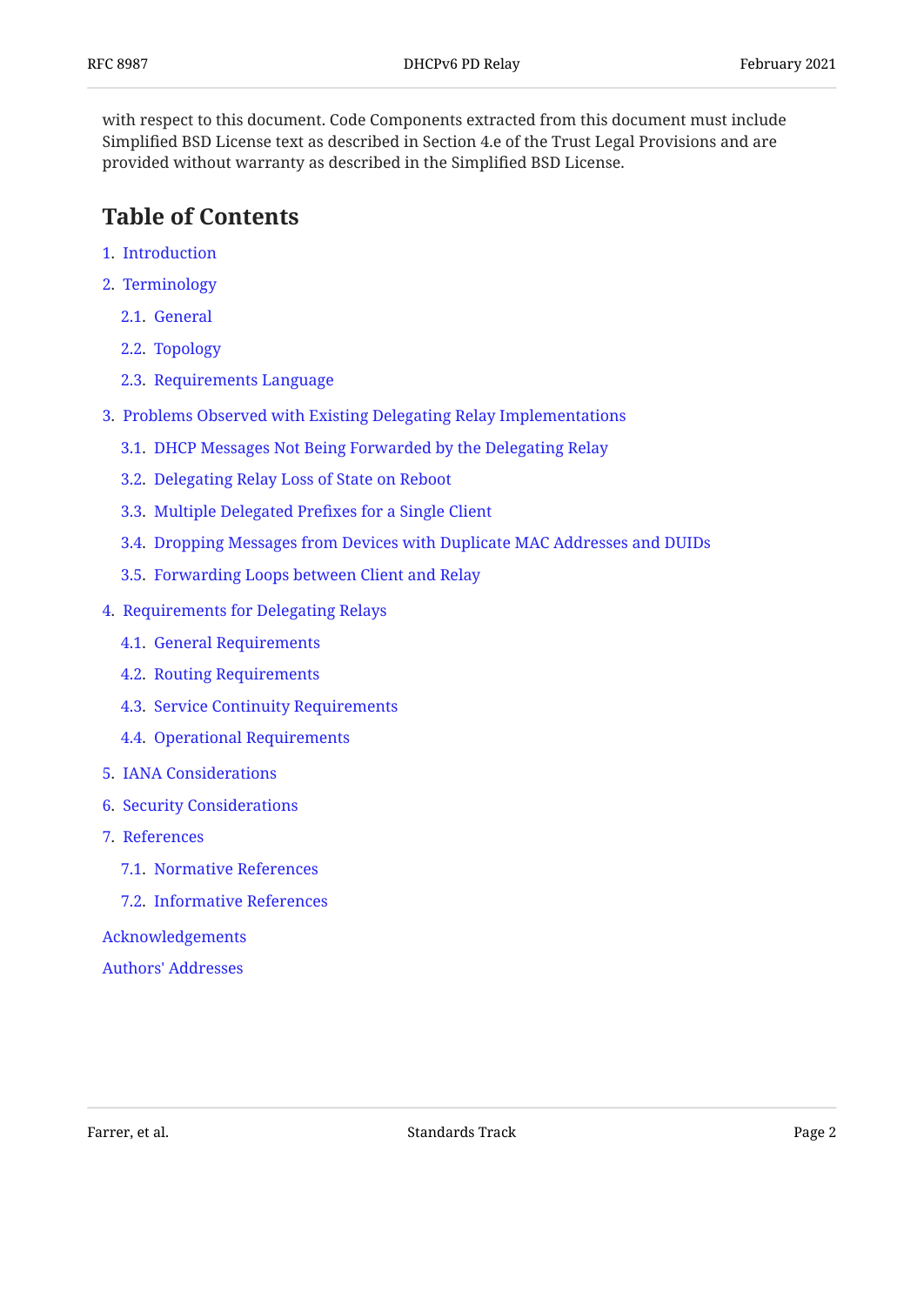# <span id="page-2-0"></span>**[1. Introduction](#page-2-0)**

For Internet service providers that offer native IPv6 access with prefix delegation to their customers, a common deployment architecture is to have a DHCPv6 relay agent function located in the ISP's Layer 3 customer edge device and a separate, centralized DHCPv6 server infrastructure. [RFC8415] describes the functionality of a DHCPv6 relay, and [Section 19.1.3](https://www.rfc-editor.org/rfc/rfc8415#section-19.1.3) of [[RFC8415\]](#page-9-2) mentions this deployment scenario, but it does not provide details for all of the functional requirements that the relay needs to fulfill to operate deterministically in this deployment scenario.

A DHCPv6 relay agent for prefix delegation is a function commonly implemented in routing devices, but implementations vary in their functionality and client/server interworking. This can result in operational problems such as messages not being forwarded by the relay or unreachability of the delegated prefixes. This document provides a set of requirements for devices implementing a relay function for use with prefix delegation.

The mechanisms for a relay to inject routes (including aggregated ones) on its network-facing interface based on prefixes learned from a server via DHCP prefix delegation (DHCP-PD) are out of scope of the document.

Multi-hop DHCPv6 relaying is not affected. The requirements in this document are solely applicable to the DHCP relay agent co-located with the first-hop router to which the DHCPv6 client requesting the prefix is connected, so no changes to any subsequent relays in the path are needed.

## <span id="page-2-2"></span><span id="page-2-1"></span>**[2. Terminology](#page-2-1)**

### **[2.1. General](#page-2-2)**

This document uses the terminology defined in [RFC8415]. However, when defining the functional elements for prefix delegation, [RFC8415], Section 4.2 defines the term "delegating router" as:

The router that acts as a DHCP server and responds to requests for delegated prefixes.

This document is concerned with deployment scenarios in which the DHCPv6 relay and DHCPv6 server functions are separated, so the term "delegating router" is not used. Instead, a new term is introduced to describe the relaying function: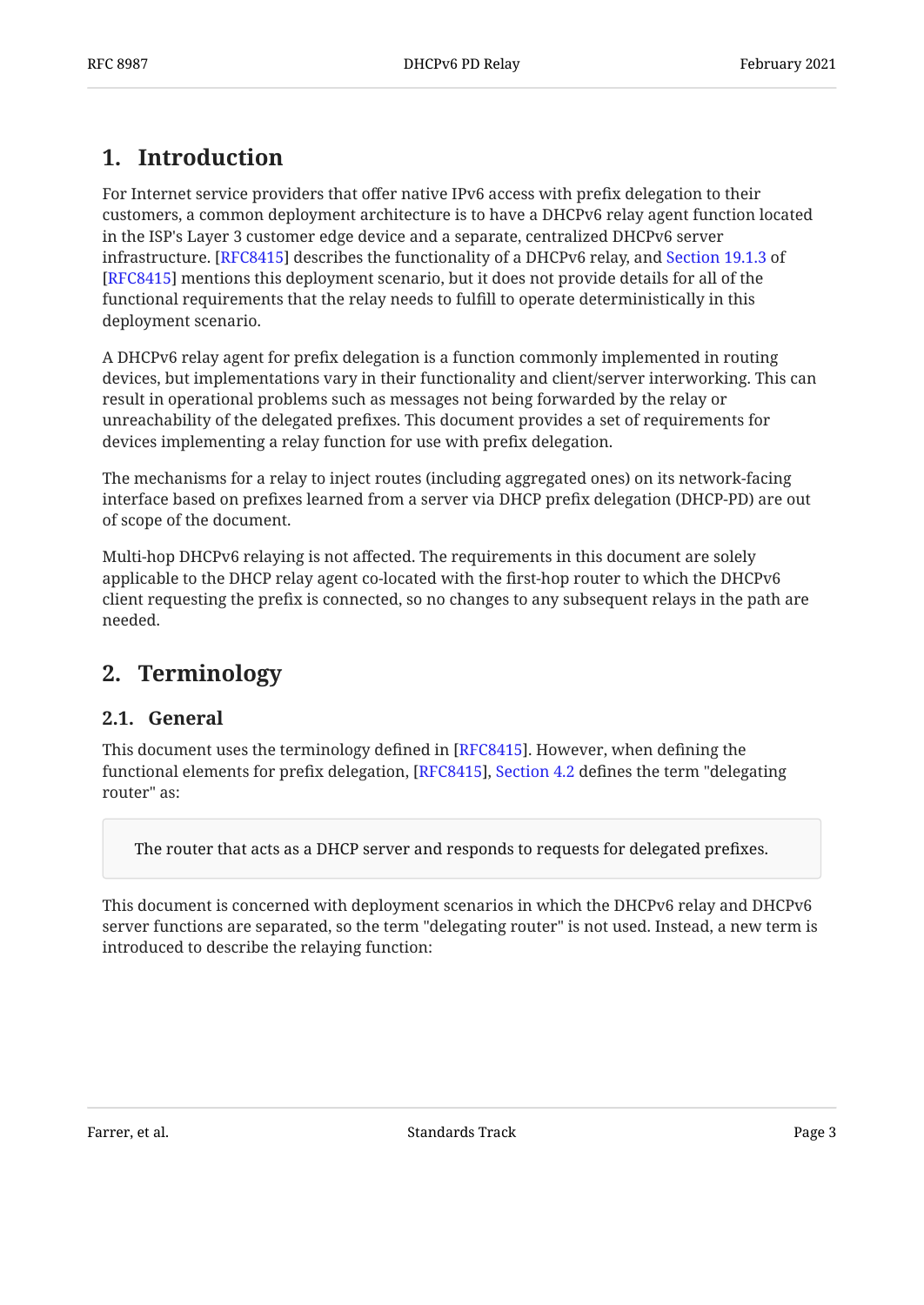Delegating relay:

A delegating relay acts as an intermediate device, forwarding DHCPv6 messages containing IA\_PD and IAPREFIX options between the client and server. The delegating relay does not implement a DHCPv6 server function. The delegating relay is also responsible for routing traffic for the delegated prefixes.

Where the term "relay" is used on its own within this document, it should be understood to be a delegating relay unless specifically stated otherwise.

In CableLabs DOCSIS environments, the Cable Modem Termination System (CMTS) would be considered a delegating relay with respect to Customer Premises Devices (CPEs) ([\[DOCSIS\\_3.1\]](#page-9-3),  $\,$ Section 5.2.7.2). A Broadband Network Gateway (BNG) in a DSL-based access network may be a delegating relay if it does not implement a local DHCPv6 server function ([TR-092], Section 4.10).

[[RFC8415\]](#page-9-2) defines the "DHCP server" (or "server") as:

A node that responds to requests from clients. It may or may not be on the same link as the client(s). Depending on its capabilities, if it supports prefix delegation it may also feature the functionality of a delegating router.

This document serves the deployment cases where a DHCPv6 server is not located on the same link as the client (necessitating the delegating relay). The server supports prefix delegation and is capable of leasing prefixes to clients, but it is not responsible for other functions required of a delegating router, such as managing routes for the delegated prefixes.

The term "requesting router" has previously been used to describe the DHCP client requesting prefixes for use. This document adopts the terminology of [RFC8415] and uses "DHCP client" or "client" interchangeably for this element.

### <span id="page-3-0"></span>**[2.2. Topology](#page-3-0)**

The following diagram shows the deployment topology relevant to this document.

<span id="page-3-1"></span>

*[Figure 1: Topology Overview](#page-3-1)*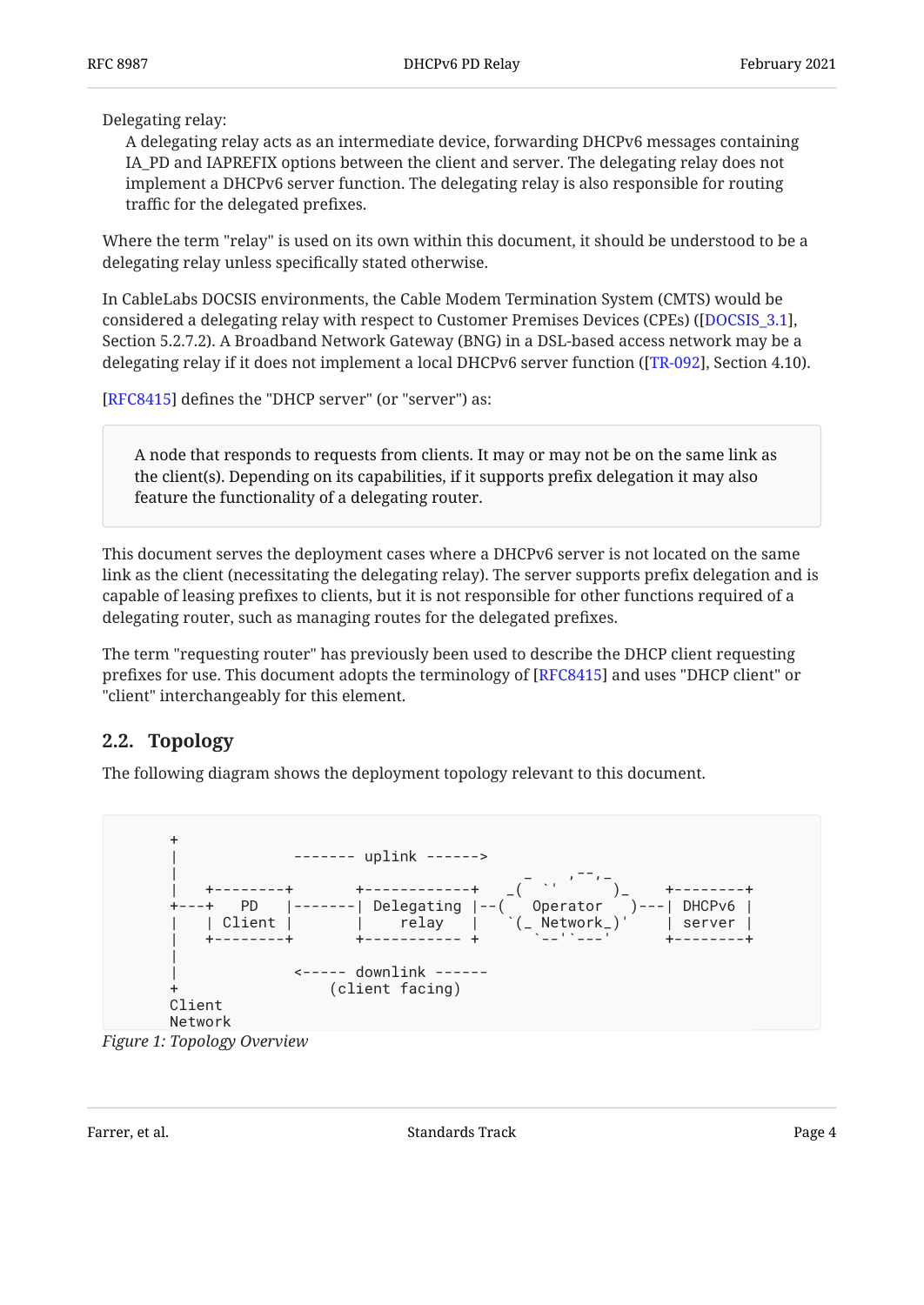The client requests prefixes via the downlink interface of the delegating relay. The resulting prefixes will be used for addressing the client network. The delegating relay is responsible for forwarding DHCP messages, including prefix delegation requests and responses between the client and server. Messages are forwarded from the delegating relay to the server using multicast or unicast via the operator uplink interface.

The delegating relay provides the operator's Layer 3 edge towards the client and is responsible for routing traffic to and from clients connected to the client network using addresses from the delegated prefixes.

### <span id="page-4-0"></span>**[2.3. Requirements Language](#page-4-0)**

The key words "MUST", "MUST NOT", "REQUIRED", "SHALL", "SHALL NOT", "SHOULD", "SHOULD <code>NOT",</code> "<code>RECOMMENDED", "NOT RECOMMENDED", "MAY", and "OPTIONAL" in this document are to</code> be interpreted as described in BCP 14 [RFC2119] [RFC8174] when, and only when, they appear in all capitals, as shown here.

# <span id="page-4-1"></span>**[3. Problems Observed with Existing Delegating Relay](#page-4-1) [Implementations](#page-4-1)**

The following sections of the document describe problems that have been observed with delegating relay implementations in commercially available devices.

### <span id="page-4-2"></span>**[3.1. DHCP Messages Not Being Forwarded by the Delegating Relay](#page-4-2)**

Delegating relay implementations have been observed not to forward messages between the client and server. This generally occurs if a client sends a message that is unexpected by the delegating relay. For example, the delegating relay already has an active PD lease entry for an existing client on a port. A new client is connected to this port and sends a Solicit message. The delegating relay then drops the Solicit messages until either it receives a DHCP Release message from the original client or the existing lease times out. This causes a particular problem when a client device needs to be replaced due to a failure.

In addition to dropping messages, in some cases, the delegating relay will generate error messages and send them to the client, e.g., "NoBinding" messages being sent in the event that the delegating relay does not have an active delegated prefix lease.

### <span id="page-4-3"></span>**[3.2. Delegating Relay Loss of State on Reboot](#page-4-3)**

For proper routing of client traffic, the delegating relay requires a corresponding routing table entry for each active prefix delegated to a connected client. A delegating relay that does not store this state persistently across reboots will not be able to forward traffic to the client's delegated leases until the state is reestablished through new DHCP messages.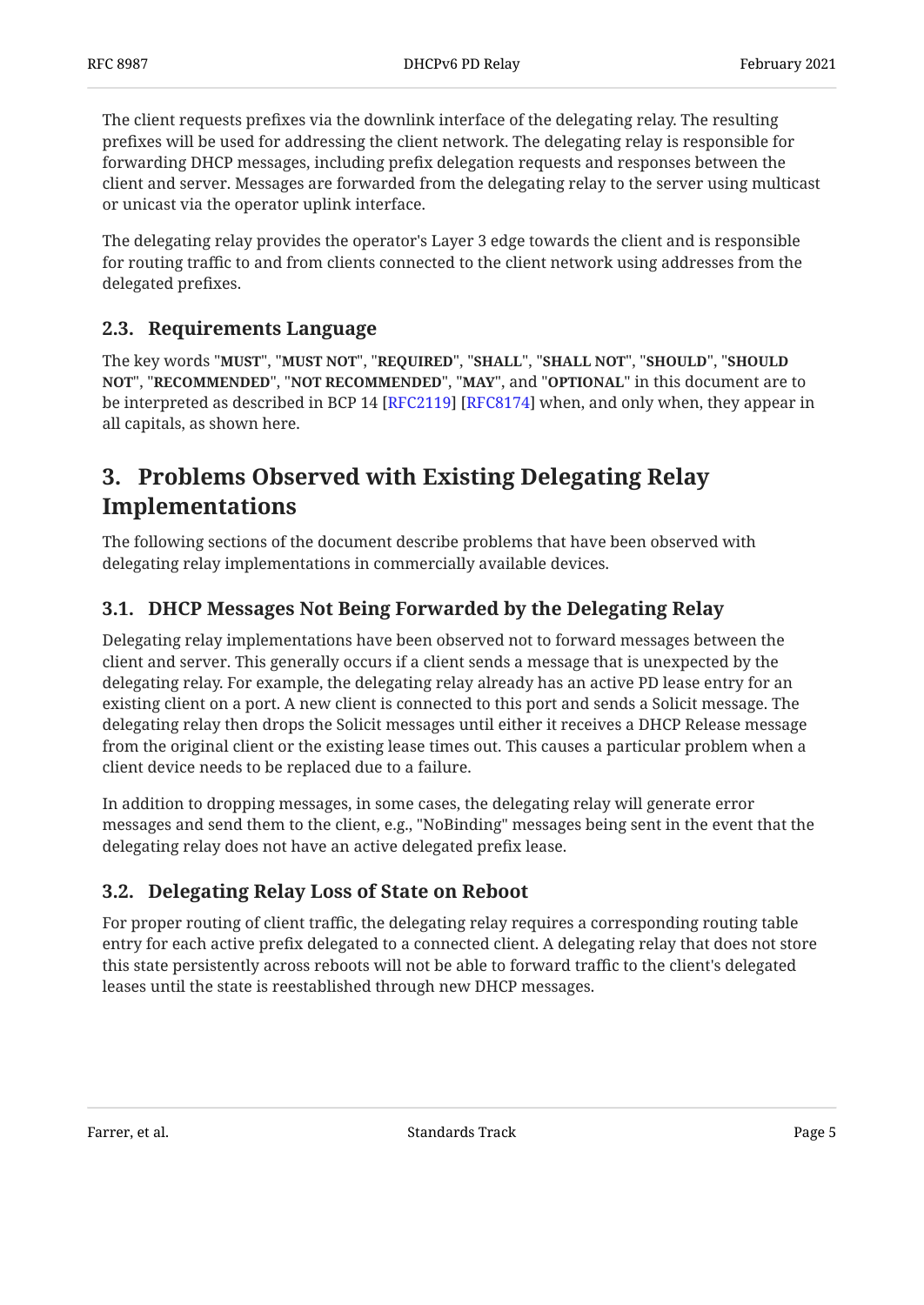### <span id="page-5-0"></span>**[3.3. Multiple Delegated Pre](#page-5-0)fixes for a Single Client**

DHCPv6 [[RFC8415\]](#page-9-2) allows a client to include more than one instance of OPTION\_IA\_PD in messages in order to request multiple prefix delegations by the server. If configured for this, the server supplies one (or more) instance of OPTION\_IAPREFIX for each received instance of OPTION\_IA\_PD, each containing information for a different delegated prefix.

In some delegating relay implementations, only a single delegated prefix per DHCP Unique Identifier (DUID) is supported. In those cases, only one IPv6 route for one of the delegated prefixes is installed, meaning that other prefixes delegated to a client are unreachable.

### <span id="page-5-1"></span>**[3.4. Dropping Messages from Devices with Duplicate MAC Addresses and](#page-5-1) [DUIDs](#page-5-1)**

It is an operational reality that client devices with duplicate Media Access Control (MAC) addresses and/or DUIDs exist and have been deployed. In some networks, the operational costs of locating and swapping out such devices are prohibitive.

Delegating relays have been observed to restrict forwarding client messages originating from one client DUID to a single interface. In this case, if the same client DUID appears from a second client on another interface while there is already an active lease, messages originating from the second client are dropped, causing the second client to be unable to obtain a prefix delegation.

It should be noted that in some access networks, the MAC address and/or DUID are used as part of device identification and authentication. In such networks, enforcing uniqueness of the MAC address and/or DUID is a necessary function and is not considered a problem.

### <span id="page-5-2"></span>**[3.5. Forwarding Loops between Client and Relay](#page-5-2)**

If the client loses information about an active prefix lease it has been delegated while the lease entry and associated route are still active in the delegating relay, then the relay will forward traffic to the client. The client will return this traffic to the relay, which is the client's default gateway (learned via a Router Advertisement (RA)). The loop will continue until either the client is successfully reprovisioned via DHCP or the lease ages out in the relay.

## <span id="page-5-3"></span>**[4. Requirements for Delegating Relays](#page-5-3)**

To resolve the problems described in [Section 3](#page-4-1) and to preempt other undesirable behavior, the following [section](#page-6-0) of the document describes a set of functional requirements for the delegating relay.

In addition, relay implementers are reminded that [[RFC8415\]](#page-9-2) makes it clear that relays **MUST** forward packets that either contain message codes it may not understand ( [Section 19](https://www.rfc-editor.org/rfc/rfc8415#section-19) of [[RFC8415\]](#page-9-2)) or options that it does not understand ([Section 16](https://www.rfc-editor.org/rfc/rfc8415#section-16) of [RFC8415]).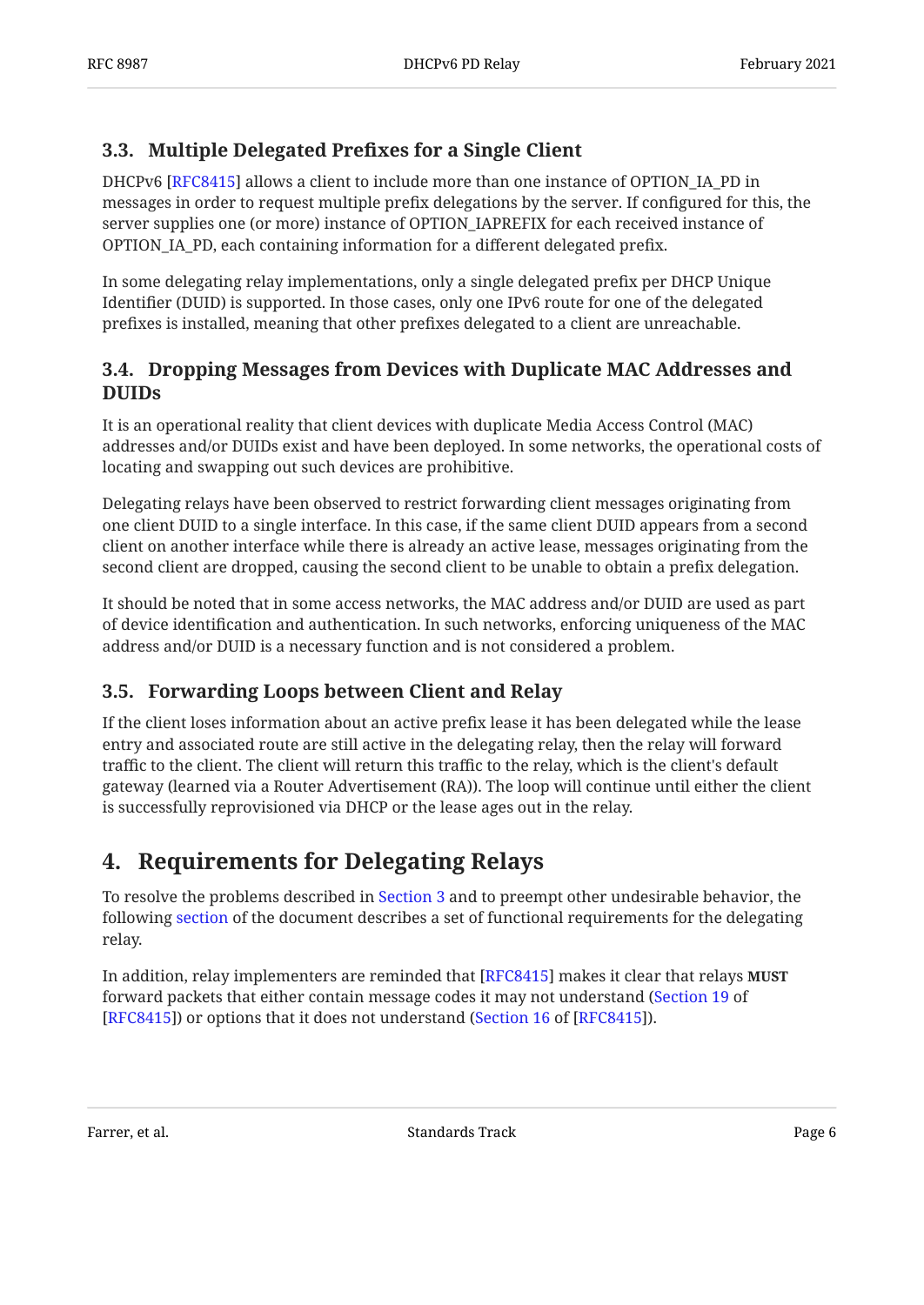### <span id="page-6-0"></span>**[4.1. General Requirements](#page-6-0)**

- G-1: The delegating relay **MUST** forward messages bidirectionally between the client and server without changing the contents of the message.
- G-2: The relay **MUST** allow for multiple prefixes to be delegated for the same client IA\_PD. These delegations may have different lifetimes.
- G-3: The relay **MUST** allow for multiple prefixes (with or without separate IA\_PDs) to be delegated to a single client connected to a single interface, identified by its DHCPv6 Client Identifier (DUID).
- G-4: A delegating relay may have one or more interfaces on which it acts as a relay, as well as one or more interfaces on which it does not (for example, in an ISP, it might act as a relay on all southbound interfaces but not on the northbound interfaces). The relay **SHOULD** allow the same client identifier (DUID) to have active delegated prefix leases on more than one interface simultaneously unless client DUID uniqueness is necessary for the functioning or security of the network. This is to allow client devices with duplicate DUIDs to function on separate broadcast domains.
- G-5: The maximum number of simultaneous prefixes delegated to a single client **MUST** be configurable.
- G-6: The relay **MUST** implement a mechanism to limit the maximum number of active prefix delegations on a single port for all client identifiers and IA\_PDs. This value **MUST** be configurable.
- G-7: It is **RECOMMENDED** that delegating relays support at least 8 active delegated leases per client device and use this as the default limit.
- G-8: The delegating relay **MUST** update the lease lifetimes based on the client's reply messages it forwards to the client and only expire the delegated prefixes when the valid lifetime has elapsed.
- G-9: On receipt of a Release message from the client, the delegating relay **MUST** expire the active leases for each of the IA\_PDs in the message.

### <span id="page-6-1"></span>**[4.2. Routing Requirements](#page-6-1)**

- R-1: The relay **MUST** maintain a local routing table that is dynamically updated with leases and the associated next hops as they are delegated to clients. When a delegated prefix is released or expires, the associated route MUST be removed from the relay's routing table.
- R-2: The delegating relay's routing entry **MUST** use the same prefix length for the delegated prefix as given in the IA\_PD.
- R-3: The relay **MUST** provide a mechanism to dynamically update ingress filters permitting ingress traffic sourced from client delegated leases and blocking packets from invalid source prefixes. This is to implement anti-spoofing as described in [BCP38]. The delegating relay's ingress filter entry **MUST** use the same prefix length for the delegated prefix as given in the IA\_PD.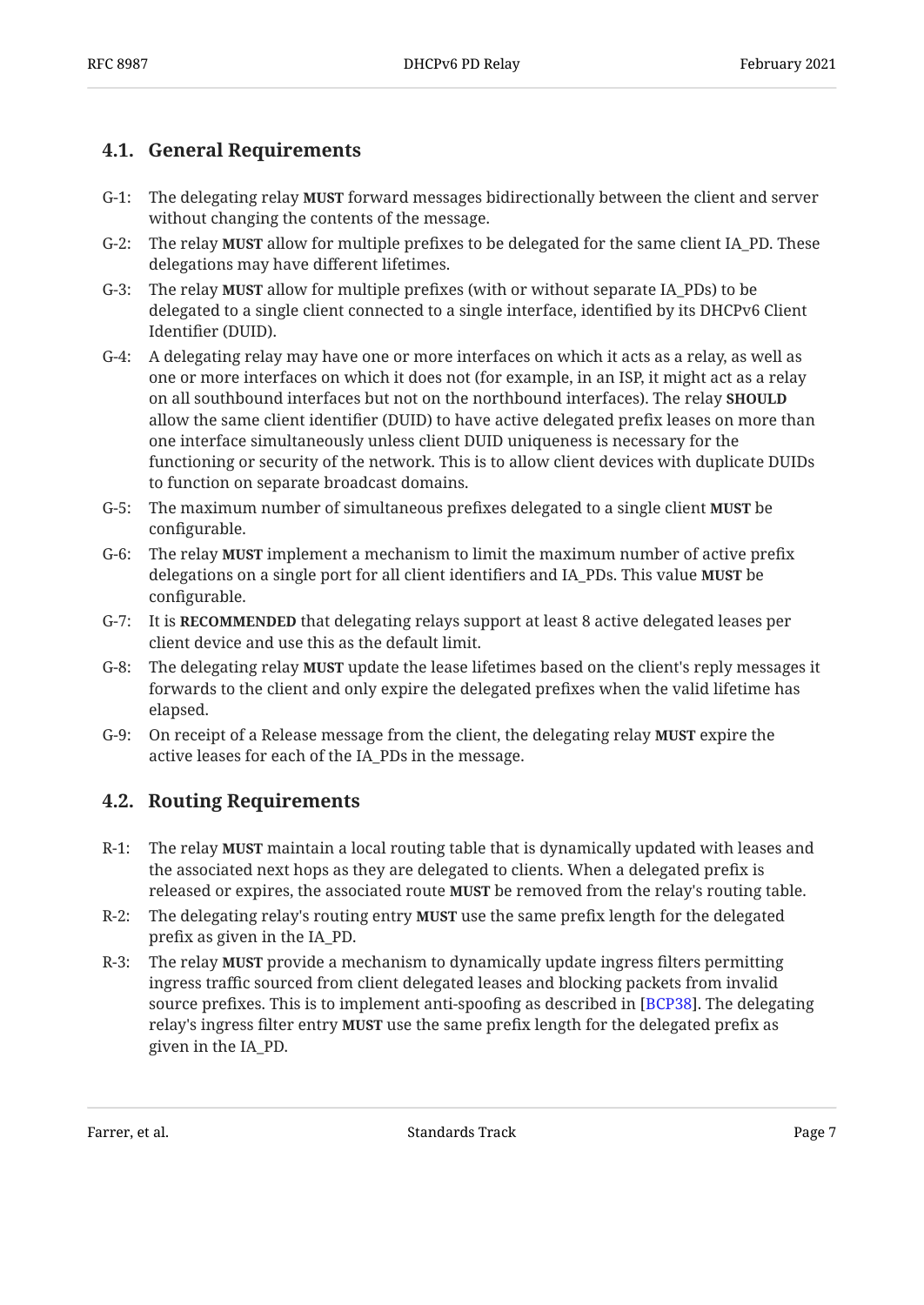- R-4: The relay **MAY** provide a mechanism to dynamically advertise delegated leases into a routing protocol as they are learned. If such a mechanism is implemented, when a delegated lease is released or expires, the delegated route **MUST** be withdrawn from the routing protocol. The mechanism by which the routes are inserted and deleted is out of the scope of this document.
- R-5: To prevent routing loops, the relay **SHOULD** implement a configurable policy to drop potential looping packets received on any DHCP-PD client-facing interfaces.

The policy **SHOULD** be configurable on a per-client or per-destination basis.

Looping packets are those with a destination address in a prefix delegated to a client connected to that interface, as follows:

- For point-to-point links, when the packet's ingress and egress interfaces match.
- $\bullet$  For multi-access links, when the packet's ingress and egress interface match, and the source link-layer and next-hop link-layer addresses match.

An ICMPv6 Type 1, Code 6 (Destination Unreachable, reject route to destination) error message MAY be sent as per [RFC4443], Section 3[.](https://www.rfc-editor.org/rfc/rfc4443#section-3.1)1. The ICMP policy **SHOULD** be configurable.

### <span id="page-7-0"></span>**[4.3. Service Continuity Requirements](#page-7-0)**

- S-1: To preserve active client prefix delegations across relay restarts, the relay **SHOULD** implement at least one of the following:
	- $\bullet$  Implement DHCPv6 Bulk Leasequery as defined in [RFC5460].
	- $\bullet$  Store active prefix delegations in persistent storage so they can be reread after the reboot.
- S-2: If a client's next-hop link-local address becomes unreachable (e.g., due to a link-down event on the relevant physical interface), routes for the client's delegated prefixes **MUST** be retained by the delegating relay unless they are released or removed due to expiring DHCP timers. This is to reestablish routing for the delegated prefix if the client next hop becomes reachable without the delegated prefixes needing to be relearned.
- S-3: The relay **SHOULD** implement DHCPv6 Active Leasequery as defined in [RFC7653] to keep the local lease database in sync with the DHCPv6 server.

### <span id="page-7-1"></span>**[4.4. Operational Requirements](#page-7-1)**

O-1: The relay **SHOULD** implement an interface allowing the operator to view the active delegated prefixes. This **SHOULD** provide information about the delegated lease and client details such as the client identifier, next-hop address, connected interface, and remaining lifetimes.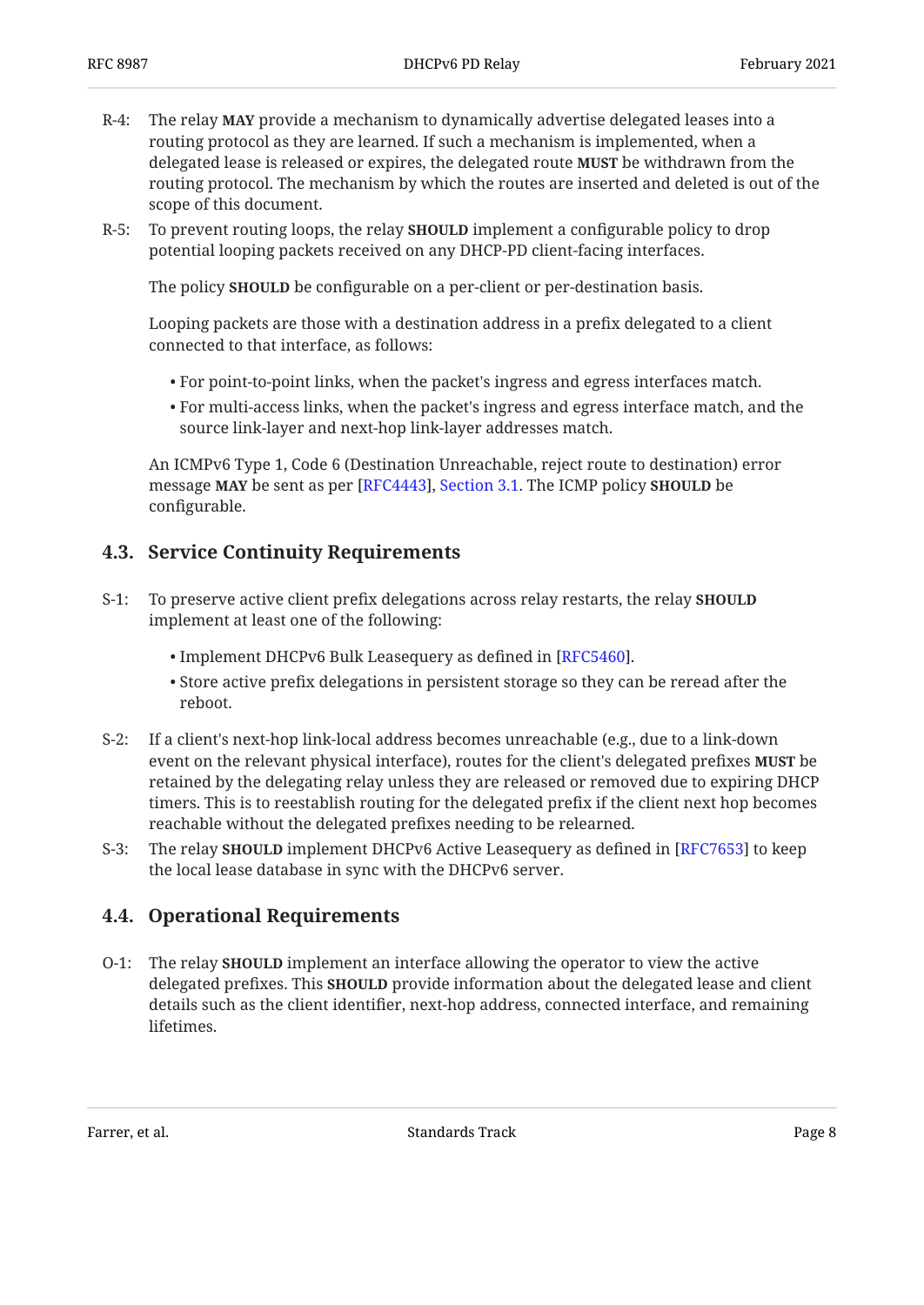- O-2: The relay **SHOULD** provide a method for the operator to clear active bindings for an individual lease, client, or all bindings on a port.
- O-3: To facilitate troubleshooting of operational problems between the delegating relay and other elements, it is **RECOMMENDED** that a time synchronization protocol be used by the delegating relays and DHCP servers.

## <span id="page-8-0"></span>**[5. IANA Considerations](#page-8-0)**

<span id="page-8-1"></span>This document has no IANA actions.

## **[6. Security Considerations](#page-8-1)**

This document does not add any new security considerations beyond those mentioned in [Section](https://www.rfc-editor.org/rfc/rfc8213#section-4) [4](https://www.rfc-editor.org/rfc/rfc8213#section-4) of [[RFC8213\]](#page-9-9) and Section 22 of [RFC8415].

If the delegating relay implements [\[BCP38](#page-9-6)] filtering, then the filtering rules will need to be dynamically updated as delegated prefixes are leased.

[[RFC8213\]](#page-9-9) describes a method for securing traffic between the relay agent and server by sending DHCP messages over an IPsec tunnel. It is **RECOMMENDED** that this be implemented by the delegating relay.

Failure to implement requirement G-6 may have specific security implications, such as a resource depletion attack on the relay.

<span id="page-8-2"></span>The operational requirements in [Section 4.4](#page-7-1) may introduce additional security considerations. It is RECOMMENDED that the operational security practices described in [RFC4778] be implemented.

### <span id="page-8-3"></span>**[7. References](#page-8-2)**

#### **[7.1. Normative References](#page-8-3)**

- <span id="page-8-4"></span>**[RFC2119]** Bradner, S., "Key words for use in RFCs to Indicate Requirement Levels", BCP 14, RFC 2119, DOI 10.17487/RFC2119, March 1997, <[https://www.rfc-editor.org/info/](https://www.rfc-editor.org/info/rfc2119) . [rfc2119>](https://www.rfc-editor.org/info/rfc2119)
- <span id="page-8-5"></span>**[RFC4443]** Conta, A., Deering, S., and M. Gupta, Ed., "Internet Control Message Protocol (ICMPv6) for the Internet Protocol Version 6 (IPv6) Specification", STD 89, RFC 4443, DOI 10.17487/RFC4443, March 2006, <[https://www.rfc-editor.org/info/](https://www.rfc-editor.org/info/rfc4443) . [rfc4443>](https://www.rfc-editor.org/info/rfc4443)
- <span id="page-8-6"></span>**[RFC4778]** Kaeo, M., "Operational Security Current Practices in Internet Service Provider Environments", RFC 4778, DOI 10.17487/RFC4778, January 2007, <[https://](https://www.rfc-editor.org/info/rfc4778) . [www.rfc-editor.org/info/rfc4778>](https://www.rfc-editor.org/info/rfc4778)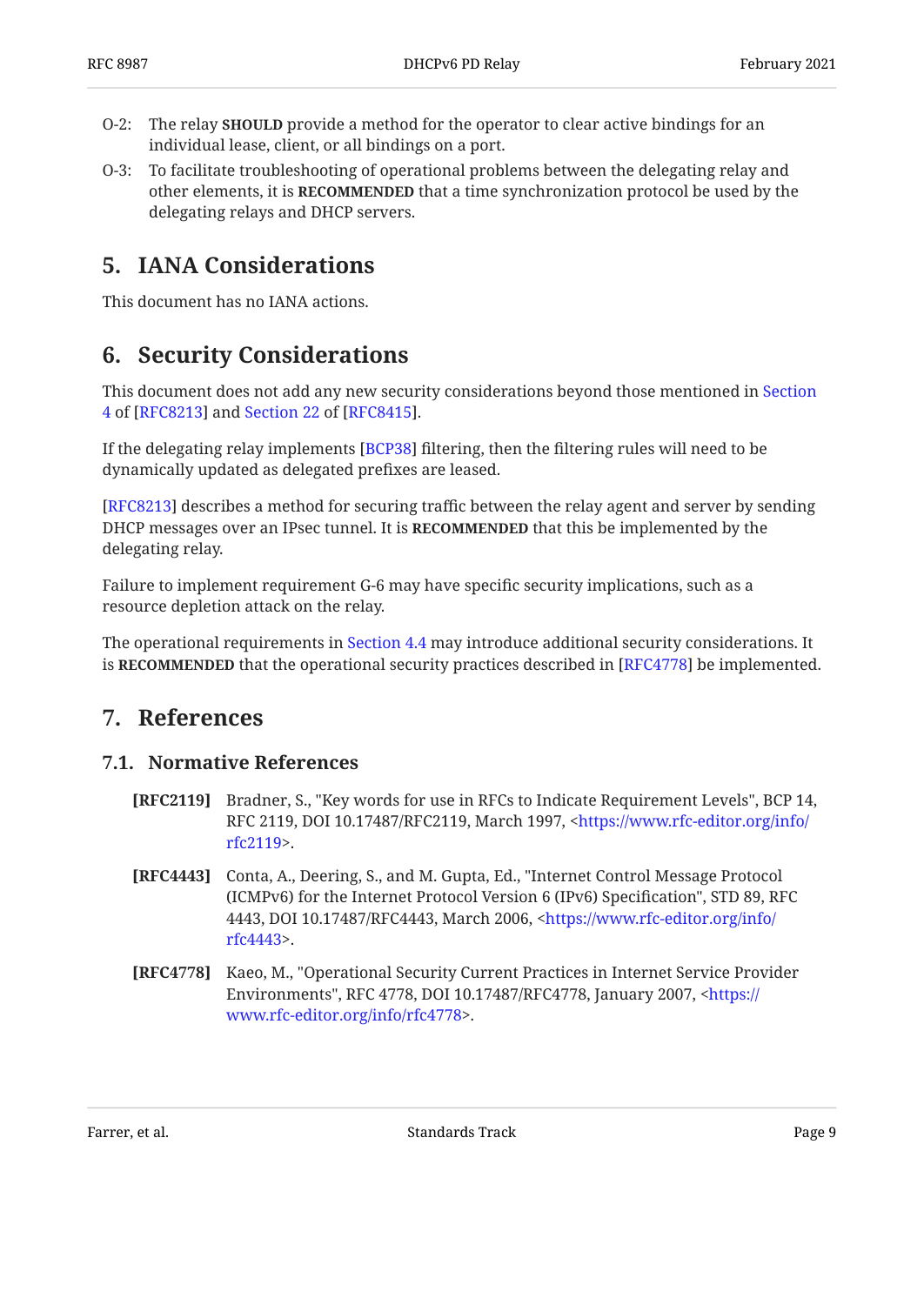- <span id="page-9-7"></span>**[RFC5460]** Stapp, M., "DHCPv6 Bulk Leasequery", RFC 5460, DOI 10.17487/RFC5460, February 2009, <https://www.rfc-editor.org/info/rfc5460>.
- <span id="page-9-8"></span>**[RFC7653]** Raghuvanshi, D., Kinnear, K., and D. Kukrety, "DHCPv6 Active Leasequery", RFC 7653, DOI 10.17487/RFC7653, October 2015, [<https://www.rfc-editor.org/info/](https://www.rfc-editor.org/info/rfc7653) . [rfc7653>](https://www.rfc-editor.org/info/rfc7653)
- <span id="page-9-5"></span>**[RFC8174]** Leiba, B., "Ambiguity of Uppercase vs Lowercase in RFC 2119 Key Words", BCP 14, RFC 8174, DOI 10.17487/RFC8174, May 2017, [<https://www.rfc-editor.org/info/](https://www.rfc-editor.org/info/rfc8174) . [rfc8174>](https://www.rfc-editor.org/info/rfc8174)
- <span id="page-9-9"></span>**[RFC8213]** , Volz, B. and Y. Pal "Security of Messages Exchanged between Servers and Relay Agents", RFC 8213, DOI 10.17487/RFC8213, August 2017, <[https://www.rfc-](https://www.rfc-editor.org/info/rfc8213). [editor.org/info/rfc8213>](https://www.rfc-editor.org/info/rfc8213)
- <span id="page-9-2"></span>**[RFC8415]** Mrugalski, T., Siodelski, M., Volz, B., Yourtchenko, A., Richardson, M., Jiang, S., Lemon, T., and T. Winters, "Dynamic Host Configuration Protocol for IPv6 (DHCPv6)", RFC 8415, DOI 10.17487/RFC8415, November 2018, <[https://www.rfc-](https://www.rfc-editor.org/info/rfc8415). [editor.org/info/rfc8415>](https://www.rfc-editor.org/info/rfc8415)

#### <span id="page-9-6"></span><span id="page-9-0"></span>**[7.2. Informative References](#page-9-0)**

**[BCP38]** Ferguson, P. and D. Senie, "Network Ingress Filtering: Defeating Denial of Service Attacks which employ IP Source Address Spoofing", BCP 38, RFC 2827, May 2000.

[<https://www.rfc-editor.org/info/bcp38](https://www.rfc-editor.org/info/bcp38)>

- <span id="page-9-4"></span><span id="page-9-3"></span>**[DOCSIS\_3.1]** CableLabs, "MAC and Upper Layer Protocols Interface Specification", Version 10, DOCSIS 3.1, January 2017, [<https://www.cablelabs.com/speci](https://www.cablelabs.com/specification/CM-SP-MULPIv3.1)fication/CM-SP-. [MULPIv3.1>](https://www.cablelabs.com/specification/CM-SP-MULPIv3.1)
	- **[TR-092]** Broadband Forum, "Broadband Remote Access Server (BRAS) Requirements Document", Technical Report TR-092, August 2004, [<https://www.broadband-](https://www.broadband-forum.org/download/TR-092.pdf). [forum.org/download/TR-092.pdf>](https://www.broadband-forum.org/download/TR-092.pdf)

## <span id="page-9-1"></span>**[Acknowledgements](#page-9-1)**

The authors of this document would like to thank Bernie Volz, Ted Lemon, and Michael Richardson for their valuable comments.